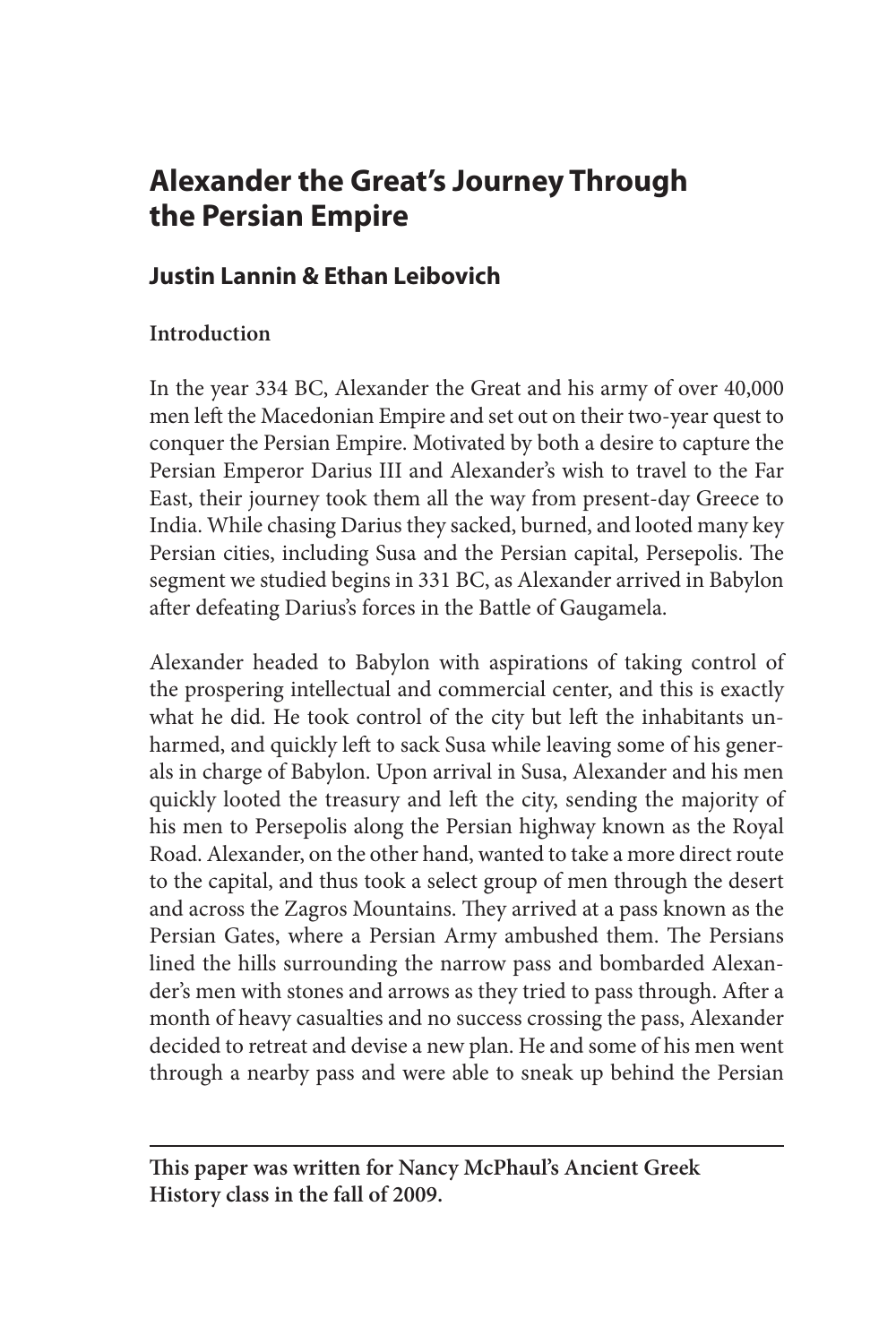army without alerting them, enabling them to finally travel through the pass safely.

Once through the Zagros Mountains, Alexander and his men quickly advanced to Persepolis so that they could loot its treasury before the Persians emptied it. One evening in Persepolis, a fire broke out in the palace where Alexander was staying, a fire that eventually spread and engulfed the entire city. Some historians believe the fire was an accident, whereas others suggest it was Alexander's revenge for the Persians' having burnt the Athenian Acropolis in 480 BC. Alexander then continued his pursuit of the Persian king. Unfortunately he was unable to capture him alive, as Darius was killed by his own men and left on the side of the road. Alexander found Darius's corpse and was enraged that a man of such power and nobility had been killed with such disrespect. He eventually sent Darius's body back to Persepolis, where he was given a royal funeral and buried alongside his predecessors.

#### **Researching Alexander's Route on Google Earth**

Trying to track the path that Alexander took through present-day Iraq and Iran is difficult because of the great geographical challenges that he faced on his journey. One of the biggest challenges was the mountain ranges in Iran. For example, the Zagros Mountains appear to have affected his choice of path because it looks as though he had to go all the way around them instead of taking a more direct route. Granted, he was following Darius for most of this segment of his conquest, so he might have been just following him through the mountains. Unless he was able to scale some of the mountains, however, there are only a few possible routes he could have taken to get from one city to another, all of which are very narrow. Although these narrow passes might have hindered his own progress, they could also have been helpful in diminishing the strength of the armies he faced along the way. Alexander was often outnumbered, and the narrow pathways could have helped him "even out" the battle, as his enemies could only deploy a relatively small part of their forces along the front line at any given time. On the other hand, the Persians should have known the land better (as it was part of the Persian Empire, and Alexander took mapmakers to chart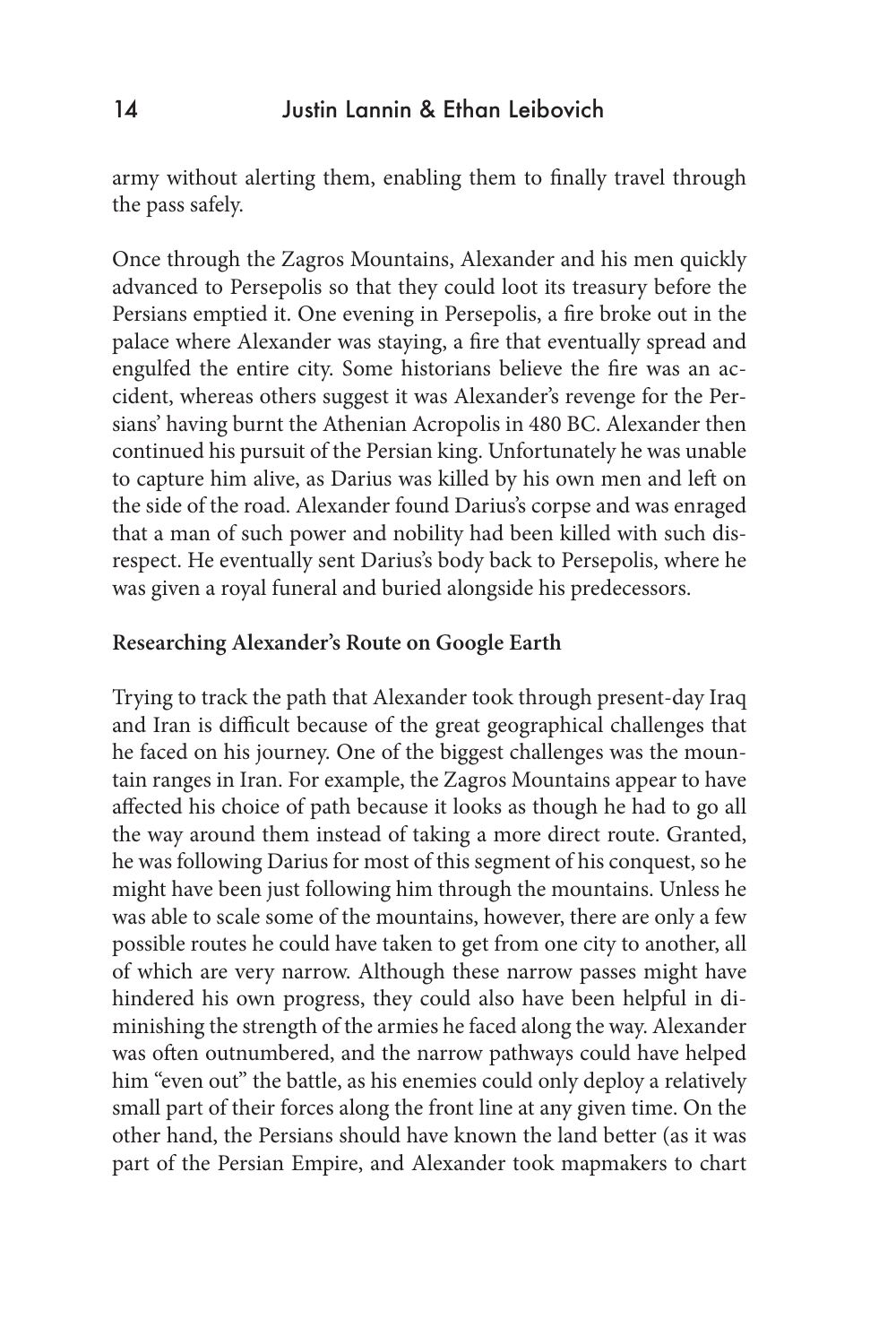the terrain), so they should have been able to predict his movements and bottle up his army, as they did at the Persian Gates. Even in this difficult and unfamiliar terrain, Alexander was able to direct his troops to victory in many battles. Something that might have helped him maneuver as successfully as he did is that there appear to have been many rivers (some now dried up and some still present) along the routes he had to travel. Even if he was unfamiliar with the geography, he could just follow the rivers from place to place. But his pathway does not follow any single riverbed, so he may have had to do a fair number of river crossings and portages to keep his army moving.

#### **Relevance of This Region's Geography to Current Events**

After looking at the geography that Alexander the Great had to negotiate in present-day Iraq and Iran, you can really appreciate the difficulties facing the U.S. troops in the wars in that area today. Because the area is so mountainous, it must be very difficult to mobilize any force, and what is even more challenging is that the enemy the troops are trying to follow and fight has a significant "home-field advantage" of knowing the local geography and the best ways to move and fight in it. Being foreign to this land must hinder any progress that the troops want to make because there is no easy way to travel.

Domestic life is also probably affected by the geography of Iran and Iraq. The mountains split through the land, leaving many towns and villages isolated. Travel seems to be difficult between these communities, although in a few cases there are now highways that could ease travel. Any big cities we found were built in the plains where many buildings can be built and many people can live.

#### **Conclusion**

On his great conquest of the present-day Middle East and into Asia, Alexander would have had to face great geographical challenges. This makes his conquest of the area even more impressive because of all of the feats he had to accomplish, both in terms of sheer mileage he and his troops traveled and in terms of navigating through the terrain.